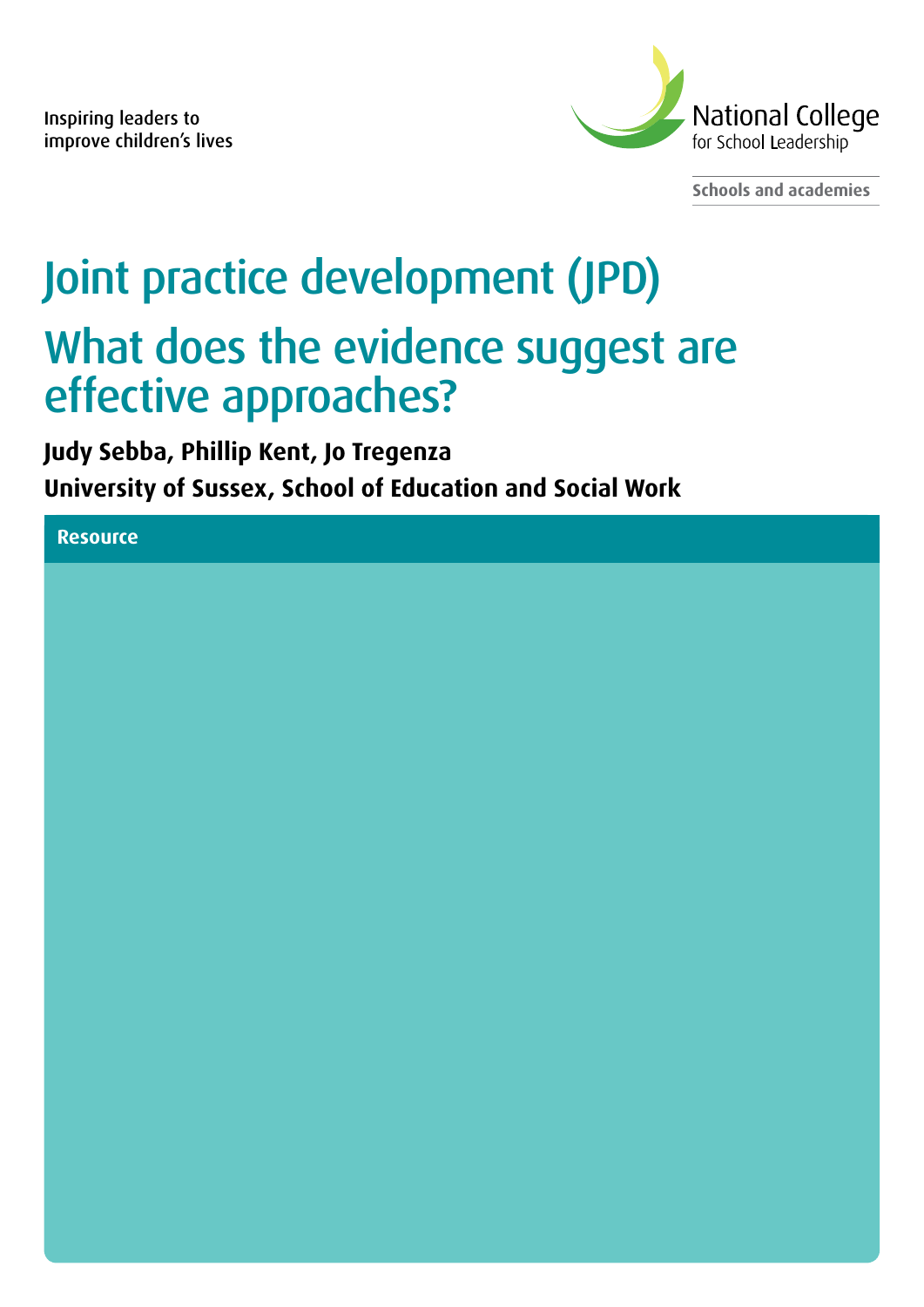### Purpose

The introduction of teaching schools with a responsibility to develop practice through use of research provides an exciting opportunity to make real progress through collaboration across schools. This paper provides teaching school leaders and teachers in the developing alliances with a summary of the key points that emerge from the research on joint practice development (JPD). This will inform the design of subsequent work undertaken by teaching school alliances in supporting JPD. Embedding effective structures and experiences for learning, and ongoing research, across schools will help long-term improvement and sustainability. The authors acknowledge the lack of an agreed definition, or even common understanding, of JPD, and have provided one here in order to move forward – stimulating and supporting development of teaching school alliances<sup>1</sup>.

What is already known about JPD in schools? Existing approaches to JPD, knowledge transfer, researchengaged schools and learning communities are reviewed. Teaching school alliance partners such (as higher education institutions and local authorities) might be able to support approaches that emerge from the review, such as research in classrooms or school self-evaluation.

#### What is joint practice development?

The term joint practice development was first proposed by Fielding et al (2005) in one of the few studies to have investigated transfer of practice between individuals, small teams, schools, local authorities and other institutions. These authors defined JPD as the process of learning new ways of working through mutual engagement that opens up and shares practices with others.

They concluded that the process by which individuals, schools or other organisations learn from one another involves interaction and mutual development, sometimes co-constructing new ways of working. Hence, they coined the term 'joint practice development' in favour of 'transfer of practice' and noted that 'knowledge' or practice are exchanged rather than transferred. This argument is further reflected in Hargreaves (2011) and similarly, in studies on the use of research (Levin, 2004; Nutley et al, 2007) which note that transfer of (research) knowledge does not guarantee its use without interaction. Within the process of JPD, the mutual learning that takes place sometimes involves transfer or exchange of knowledge but must involve interaction related to practice. Hence, it might be helpful for teaching alliances to think about the added value of crossschool interactions that focus on practice.

<sup>1</sup> We refer to teaching schools throughout, but most of what is said applies equally to schools and academies generally. Most of the approaches to JPD apply equally to different phases.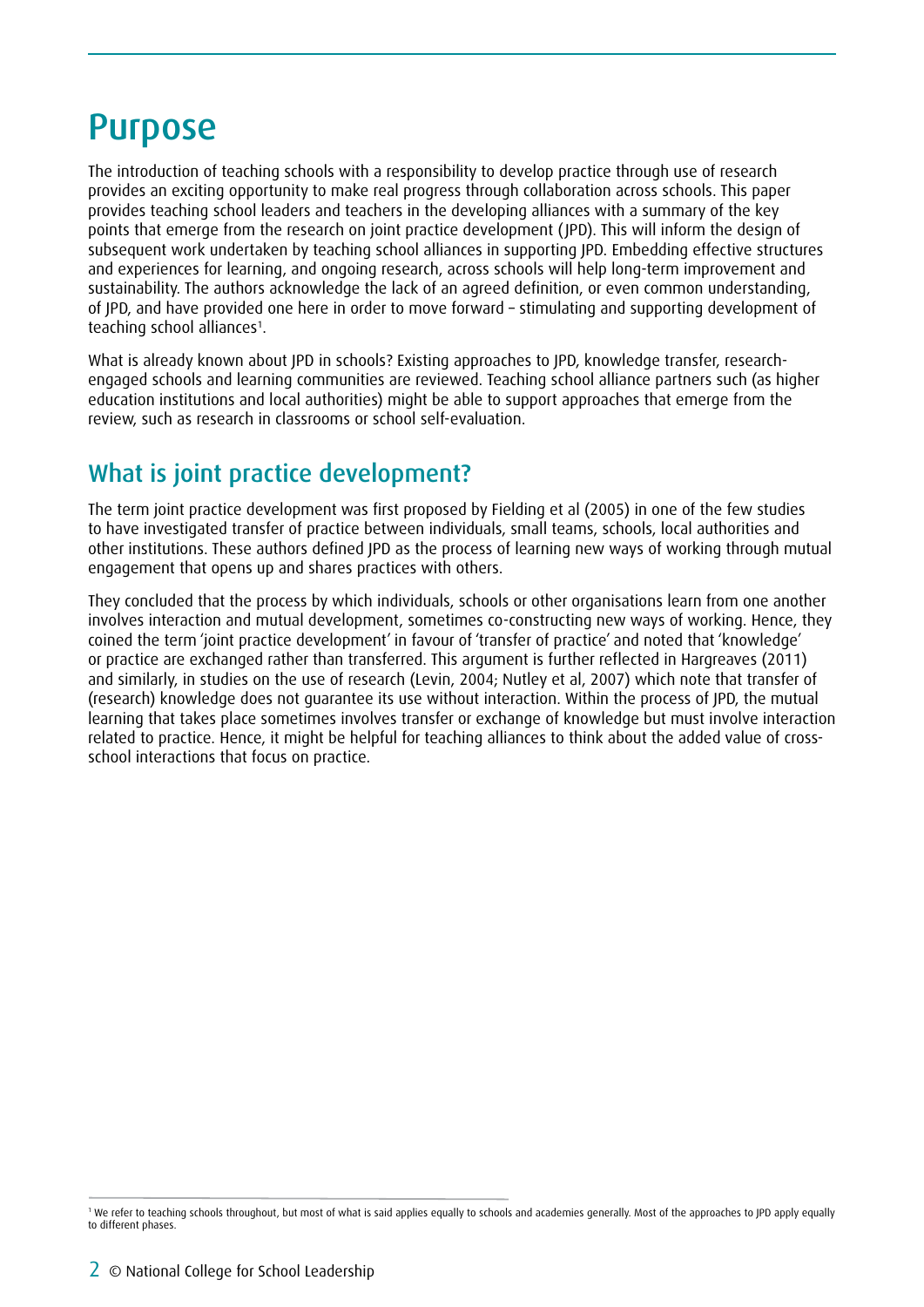## What types of knowledge and practice should be exchanged?

Promoting JPD raises the question of what should be developed, what should be regarded as good evidence and practice, and how the exchange and further use of bad evidence or practice might be limited? The journalist Ben Goldacre<sup>2</sup> has shown that highly publicised research is not necessarily the highest quality research, and has exposed the dangers of misinformation.

High quality syntheses of research, with a specific focus on quality assured studies, can establish greater trust in the overall findings and support JPD. Areas where little or no such evidence is readily available or where locally generated evidence exists may also be progressed through JPD. Higher education partners and the National College research and development projects can help schools to judge which types of evidence strengthen the basis for further development.

2 http://www.badscience.net/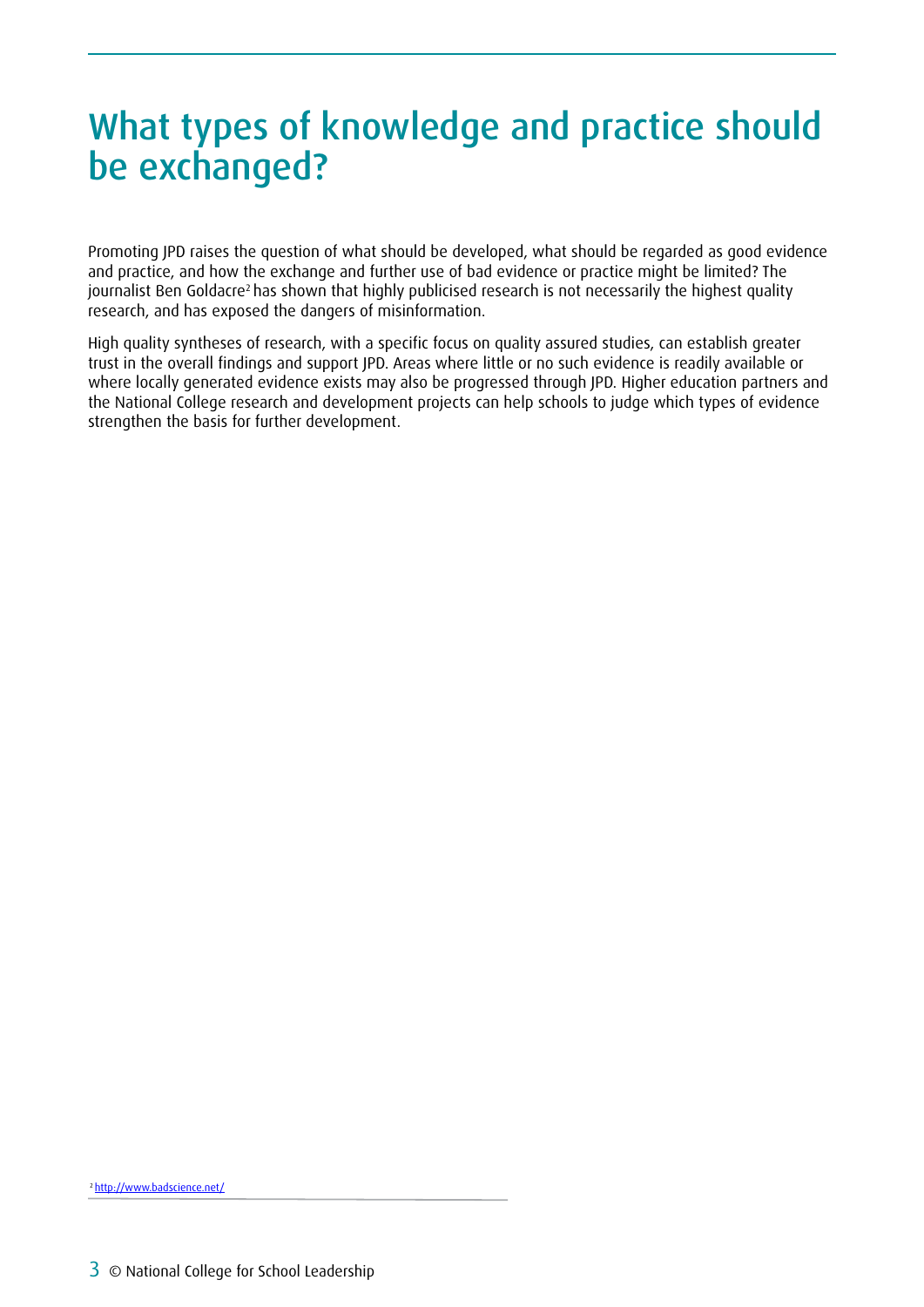## Ten key messages from research about JPD

In summary, the literature suggests that the following ten processes are key to supporting effective JPD across a teaching school alliance:

- **Clearly articulated aims and improvement priorities** (Cousins and Leithwood, 1993; Earl et al, 2006; McGregor et al, 2006; Stoll, 2009) for the alliance are needed to frame effective joint practice development
- **Developing trust** is a crucial characteristic of effective JPD (Fielding et al, 2005; Earl et al, 2006; Coleman, 2010; Hargreaves, 2011) and one which school leaders will need to establish with teachers
- **Building on existing relationships and networks** between teachers is an effective strategy in achieving progress (Fielding et al., 2005; Earl et al, 2006; Cooper & Levin, 2010; Stoll, 2009)
- **Developing effective networks** requires careful thinking and planning by school leaders in order to coordinate the work of alliances (McCormick et al, 2010; Carmichael et al, 2006) and support teachers' practice
- **Recognition of respective roles and contributions** of individuals and schools within the alliance is critical to success (Wikeley, 1998; Fielding et al., 2005; Earl et al, 2006; Stoll, 2009; Coleman, 2010; Hargreaves, 2011)
- **Multilevel (distributed) and multisite leadership** should be viewed as essential (Allen and Cherry, 2000; Earl and Katz, 2007; Hadfield and Chapman, 2009)
- **Challenge and support** that is effective and appropriate across partners is vital to building capacity for sustainable JPD (Hemsley-Brown and Sharp, 2004; Hadfield et al, 2005; McLaughlin et al, 2005; McGregor et al, 2006; Fielding, Sebba and Carnie, 2007; Kent et al, 2011)
- **Knowledge that meets the local needs** of schools (and is therefore salient) with continuous exposure will maximise implementation (Cousins and Leithwood, 1993; Hemsley-Brown and Sharp, 2004; Hadfield et al, 2005; McLaughlin et al, 2005; McGregor et al, 2006; Fielding, Sebba and Carnie, 2007; Sebba et al, 2011)
- **Student participation in decision-making and governance** of schools within alliances will enhance the effectiveness of JPD providing that it is meaningful and appropriate (McGregor et al, 2006; Sebba and Robinson, 2010)
- **Addressing competing priorities** that exist within schools and supporting them to integrate these more effectively will be vital to the success of the alliances (Hargreaves, 1994)

Each of these is expanded upon below providing a summary of the evidence, implications for practice, examples of what the teaching school alliances might consider developing and some questions for further discussion.

1. Clearly articulated aims and improvement priorities

**Summary of evidence**: Effective JPD requires a clear sense of purpose, a mutually agreed upon and shared focus with priorities for improvement. These need to be regularly evaluated and re-stated (Stoll, 2009). JPD also needs to be linked to a 'theory of action' (Earl et al, 2006) that is, a set of agreed and logically connected statements that link people's actions with outcomes. For instance, Fielding, Sebba and Carnie (2007), gave the example of a primary school which drew on practice from another school to give students a lesson by lesson choice of what level of work they could do, depending on their own perception of how much they felt they had understood. As with the junior school that originated the idea, this showed immediate success, in particular for some students with low self esteem who chose harder work and succeeded in it.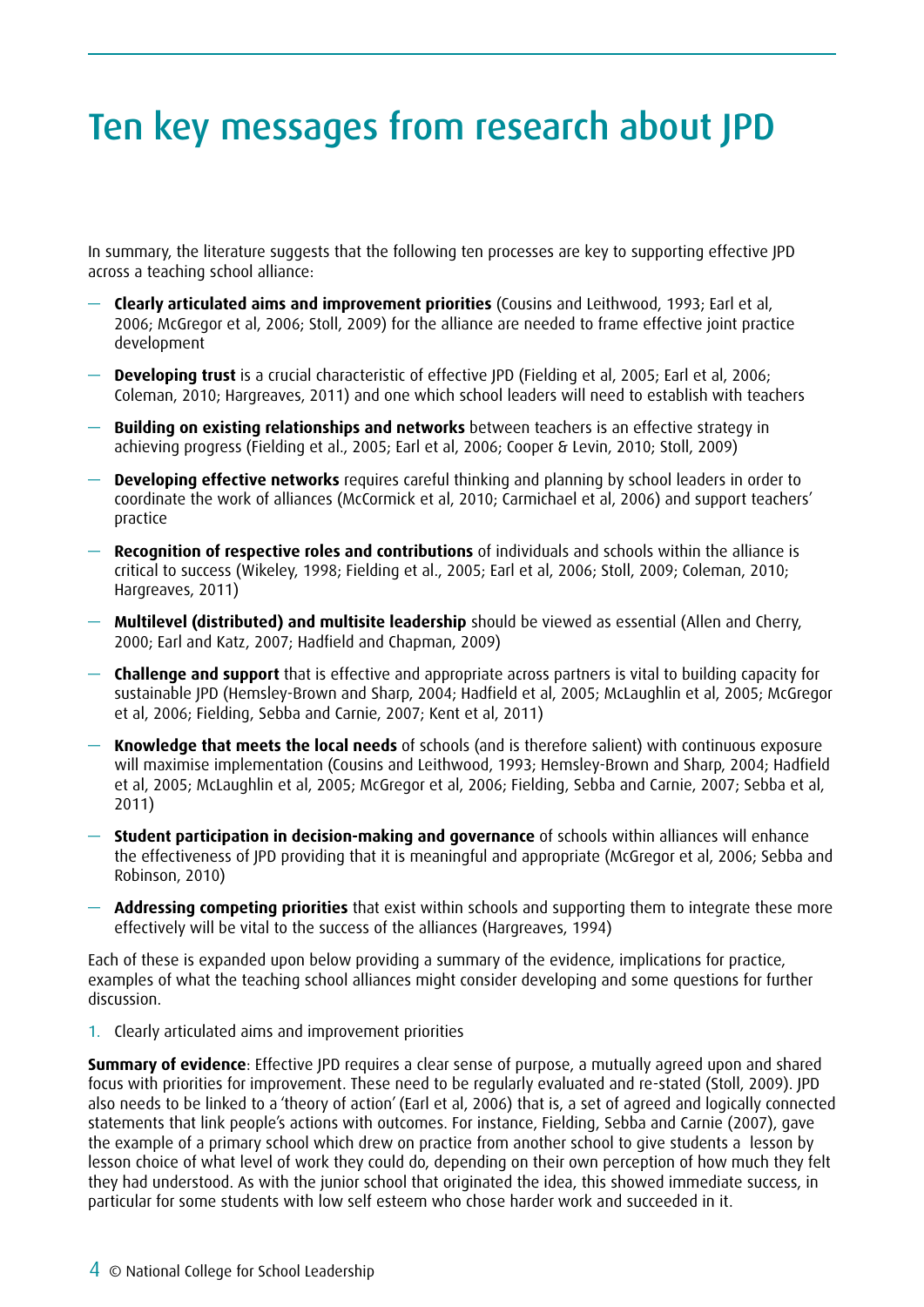**Implications for practice and examples:** Establish means by which each alliance partner draws on its wider school community to prioritise aims – through student surveys, staff meetings, discussions between governors and staff, and governors and students. Identify two to three priorities for each partner in the alliance, or review existing ones in the light of broader views heard. Develop communication structures with representatives from multiple levels of the organisation. Develop mechanisms for regular evaluation and revision of aims.

2. Developing trust

**Summary of evidence:** Hargreaves (2011) and Coleman (2010) both stress that trust is crucial for effective JPD. The importance of trust is highlighted by Fielding et al's (2005) research as well as by Bolam et al (2005) drawing on research on professional learning communities and Earl et al's (2006) evaluation of networked learning communities. They noted that trust, shared understanding and collective responsibility were critical to effective change. Mitton et al (2007) systematically reviewed literature in order to determine the key elements of effective knowledge transfer and exchange practice (focusing on studies that might aid the adoption of evidence into healthcare policy in Canada). From this they produced a list of barriers and facilitators, and a key facilitator was trust. Trust is particularly important within leadership in relation to JPD, where deeper levels are needed to ensure that reciprocal challenge can develop. JPD is likely to involve observation and evaluation of teachers' practice in classrooms which is far more challenging to participants than activities for exchange of information, which survey evidence suggests is the current dominant form of professional development for most teachers (Pedder et al, 2009).

**Implications for practice and examples:** Coleman suggests that school leaders working collaboratively will need to demonstrate the spirit of partnership through their own actions and effective communication which promotes mutual understanding. Modelling these actions will assist in securing others in the school to act similarly. Clear protocols are needed from the outset for use of time, peer observation, acknowledgement of those involved, and the relationships between JPD and performance management or inspection of teachers' practice.

3. Building on existing relationships and networks

**Summary of evidence:** Knowledge transfer literature such as Cooper & Levin (2010) Mitton et al (2007) and Nutley et al (2007), has emphasised the important role of social and professional networks in contributing to whether research is used in practice. A main factor identified in effective JPD by Fielding et al (2005), was the opportunity to build on existing established relationships. Many bases for these existing networks were noted, such as individual friendships, previous colleagues, or subject departments working together across schools. Crucially, in these existing relationships and networks, trust and motivating and energising one another had already been established, so building on these gave a strong platform from which to develop. However, Fielding et al noted that these established relationships can support complacency over time or activities can break down where partners fall out (see key message 7 on challenge and support). Furthermore, McCormick et al's (2010) report on an extensive investigation of educational networks concluded that activities tended to be clustered around a school or project but were often insufficiently connected to one another to ensure longer-term sustainability.

**Implications for practice and examples:** The alliance can undertake an analysis of whether its activities are sufficiently connected, and any areas for modification or new development of networks. These can be organisational or managerial, software- or paper-based, with or without face-to-face interaction, as appropriate. Carmichael et al (2006) describe a simple 'mapping exercise' in which school staff are invited to draw a diagram showing the networks in which their school participates, to identify existing networks within and between individuals and organisations which can be used to map established relationships and identify gaps for further development (Carmichael et al, 2006). This could be used by schools seeking to create and extend new relationships as a part of designing and developing their JPD.

4. Developing effective networks

**Summary of evidence:** The idea of the network has become pervasive in educational thinking about how schools and teachers should collaborate, as eloquently argued, for example, by Hargreaves (2003). Findings from a systematic review undertaken by Hemsley-Brown and Sharp (2004) noted that the development of communication networks, links between researchers and practitioners, and greater involvement of practitioners in the research process, emerged as effective strategies for increasing engagement in research use in schools.

5 © National College for School Leadership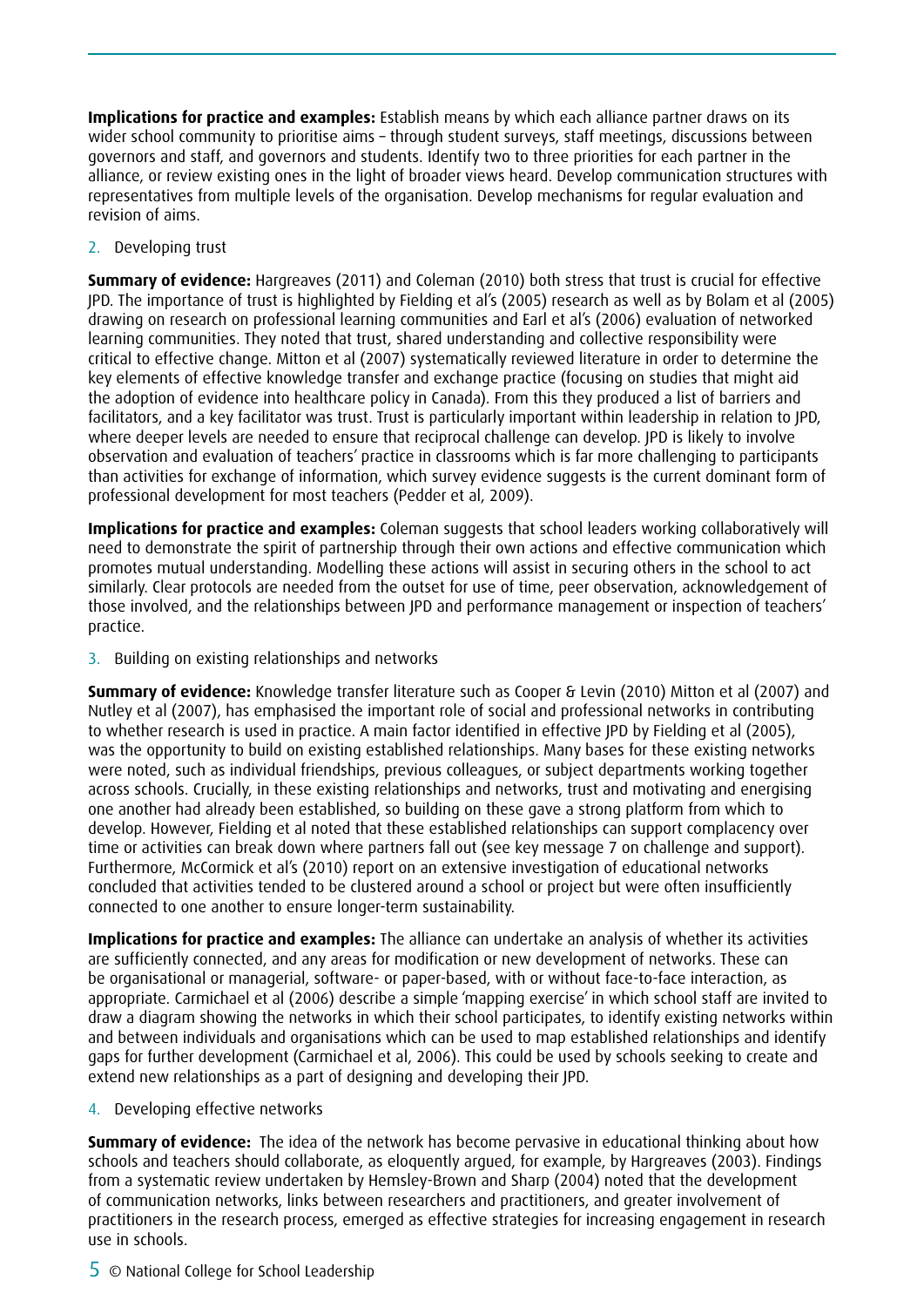McCormick et al (2010) warned about assumptions that the network participants share a common understanding of their aims, roles and functions. There is a critical distinction between using networks as a delivery service to support JPD based in other forms of interaction, versus participation in the network itself being the core JPD activity. While both have their uses, it is evidently critical that all participants agree on the function of the network. This research also highlighted the challenge of engaging teachers not directly involved in initial activities.

**Implications for practice and examples:** The mapping described in key message 3 could be used to describe participants' perceptions of network as well as showing perceived and actual networks that different stakeholders participate in across schools. Teaching school alliances could develop a mutual understanding about how different networks support and extend the research and development activities of the alliance. Given the requirement for alliances to move quickly to being self-sustaining, it is particularly important to establish a long-term commitment from the alliance partners to maintain and develop any software or web platforms being used by the network.

5. Recognition of respective roles and contributions

**Summary of evidence:** Fielding et al (2005) noted the negative effects of 'badging', which can inhibit effective sharing of practice by influencing expectations or attributing a higher status to one partner. Similarly, Wikeley (1998) examined how research on good practice was disseminated to teachers by school leaders from six high-performing departments sharing research with peers in a consortium of 15 schools, to inform school improvement. She found that these leaders were regarded as having an unwarranted status as experts and that this negatively affected attempts at knowledge transfer. Fielding et al noted that so-called 'originators' or leaders often benefited more extensively than the so-called 'recipients', suggesting the need to recognise the mutual benefit in relationships involving knowledge transfer, by acknowledging that all partners have something to offer and to gain.

**Implications for practice and examples:** Teaching school alliances will need to acknowledge and build on the strengths of the alliance partners to enable relationships to be forged on a non-hierarchical basis. This will ensure that all partners are recognized as potential resources for learning. In establishing aims and priorities, all partners will need to identify their strengths, skills and foci for improvement so that the coordinating teaching school can broker relationships that make best use of the resources across the alliance. Clear protocols can assist in ensuring partners are working together on a mutually-understood basis.

6. Multilevel (distributed) and multisite leadership

**Summary of evidence:** Where several schools are involved in a network, multilevel, shared and collaborative forms of leadership are critical (Allen and Cherry, 2000). In an evaluation of networked learning communities, Earl and Katz (2007) found distributed leadership to be a key feature of learning networks. Here, the leaders took on a diversity of roles: leading network projects, connecting their school to the network and sharing their knowledge and learning. Formal leadership was also noted to be important, with school leaders providing a big picture overview, setting the vision, encouraging staff participation, locating necessary resources, and providing other support and opportunities for capacity building. Network facilitators who work collaboratively across formal and informal roles to ensure that the IPD is designed, developed, focused and sustained, also provide a vital leadership role (Hadfield and Chapman, 2009).

**Implications for practice and examples:** Some schools within alliances will have established distributed leadership structures such as multilevel steering groups for specific areas of activity that can be emulated or expanded as ways of working across the alliance. The alliance might identify facilitators for each priority area who then work with a distributed team of staff and students responsible for that area. These groups will need to establish long term means to ensure ongoing challenge, so that significant improvement is always a target (see key message 7).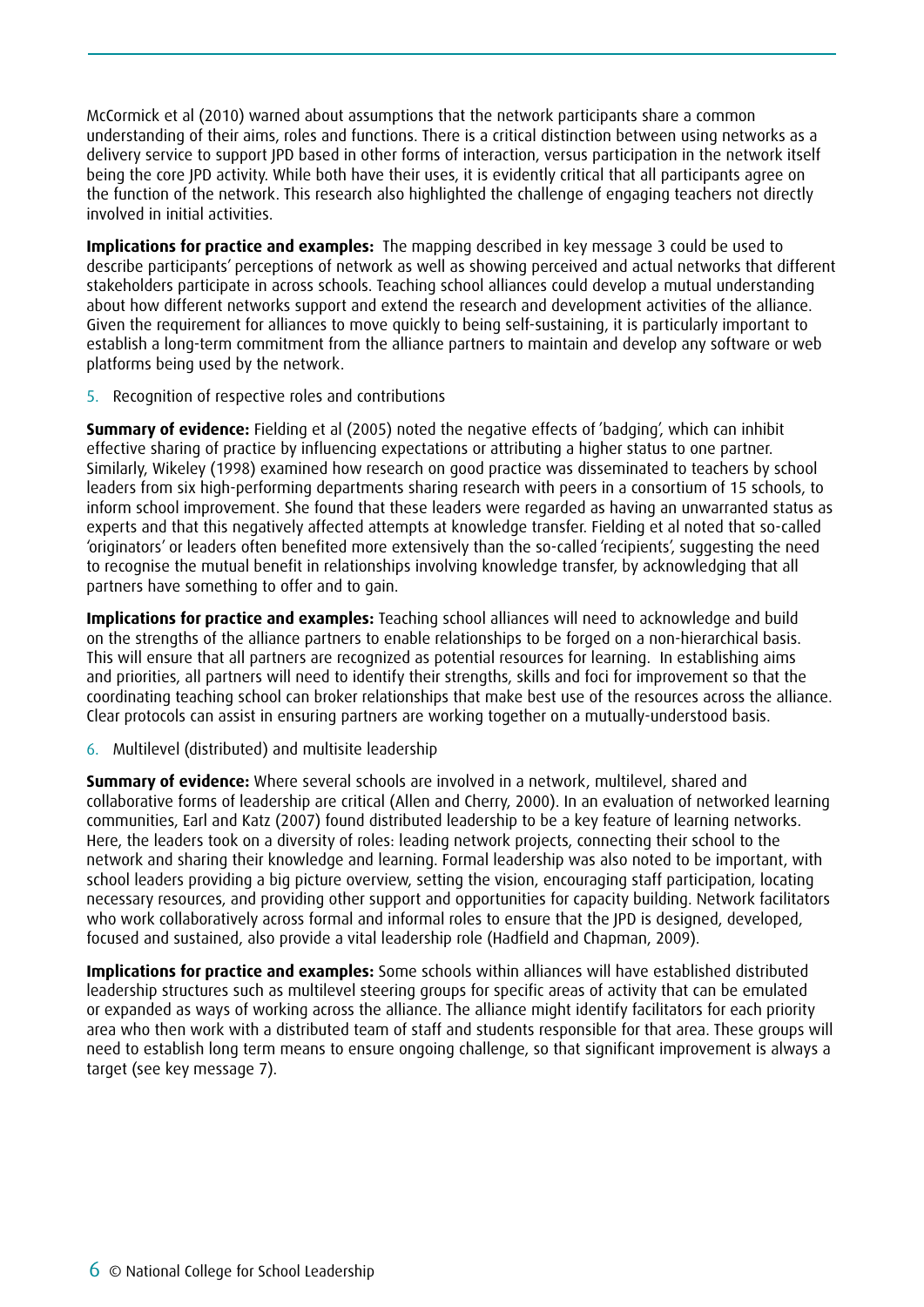7. Challenge and support that is effective and appropriate

**Summary of evidence:** McLaughlin et al (2005) suggest that key factors for building research capacity in practitioner communities are external support and facilitation, alignment of issues with the school and network, and effective leadership. However, research on school-to-school collaboration (for example, Fielding, Sebba & Carnie, 2007; Sebba et al, 2011) demonstrates the delicate balance that is needed between support, challenge and capacity building. Long-term sustainability is likely to be limited where the support and challenge provided creates dependency rather than building capacity. Often, collaboration becomes vulnerable when one person moves on because a dependency culture has been created. McGregor et al (2006) note that this can be avoided where a range of key people operate across the network. Hadfield et al (2005) reported that half of the 76 networks in their review suggested progress was related to the learning infrastructure of a network: the way that networks provide the time, space, roles and opportunities that people need to share practice, engage in enquiry, or plan units of work together.

The role of coaching in providing challenge and support is well documented. There is also strong evidence for the role of coaching in changing teachers' practice, with teachers becoming more focused in their aims and versatile in their approaches as well as reporting benefits of modelling and increases in confidence and enthusiasm (Cordingley et al, 2003). More commonly, coaching involves the coach watching the learner teach and then giving feedback but the strongest evidence comes from Showers and Joyce (1996), who report the greatest benefit when the coach is the person teaching and the observer, the one being coached, since the observer is expected to learn more from watching a colleague teach; in general, coaching should be perceived as a collaborative activity between teachers, not a one-way expert critique.

**Implications for practice and examples:** Teaching alliances could provide support through teams within and across schools and ensure that practices for future capacity building, such as regular reciprocal coaching across schools, are embedded widely into practice. Methods such as peer observation of lessons across schools and lesson study provide challenge by opening up actual teaching practice to the critique of others. For example, in the Portsmouth Learning Community (Fielding, Sebba & Carnie, 2007), a number of schools planned together using lesson study visits to each others' schools to explore how they could improve mathematics teaching. A recent evaluation of lesson study in mathematics in schools in the USA (Waterman, 2011) concluded that students whose teachers participate in lesson study gained significantly more in knowledge and skills than the students did in other classes.

The principles which should be encouraged within teaching school alliances include agreed shared ground rules, clear focus for inquiry which draws on previous evidence, joint lesson planning, joint observation and analysis of lessons. Video recording of lessons is a very effective means for self- and shared-analysis of teaching practice, and a means to overcome practical barriers to incorporating JPD involving peer observation and coaching into teachers' busy daily schedules (Hennessy and Deaney, 2009). Teachers are, however, typically uneasy about being judged through video evidence (Sebba et al, 2011), so it is critical to have clear protocols about how video is used and by who, and to have collaborative settings where teachers discuss the video (Coles, 2010).

8. Knowledge that meets local needs

**Summary of evidence:** Effective knowledge exchange and implementation of new practice depends on the sustained exposure to research that meets the local needs of schools and practitioners, having salience with their practice and identified problems. In addition, JPD is significantly improved when practitioners are involved in the design, delivery and follow-up activities associated with the research (Cousins and Leithwood, 1993). Similarly, Hemsley-Brown and Sharp (2004) concluded from their review, that approaches which address local needs were more effective in JPD. Studies of collaborative continuing professional development (CPD) by Cordingley et al (2003, 2005) suggest that CPD based in the classrooms of the teachers involved, led to better student and teacher outcomes. Continual rather than one-off exposure to research has greater impact; teachers need sustained opportunities to link their understanding of research to their knowledge of teaching (Hemsley-Brown and Sharp, 2004). In their evaluation of networked learning communities, McLaughlin et al (2005) noted that practitioners' engagement in using research does not necessarily lead seamlessly into practitioners' undertaking research.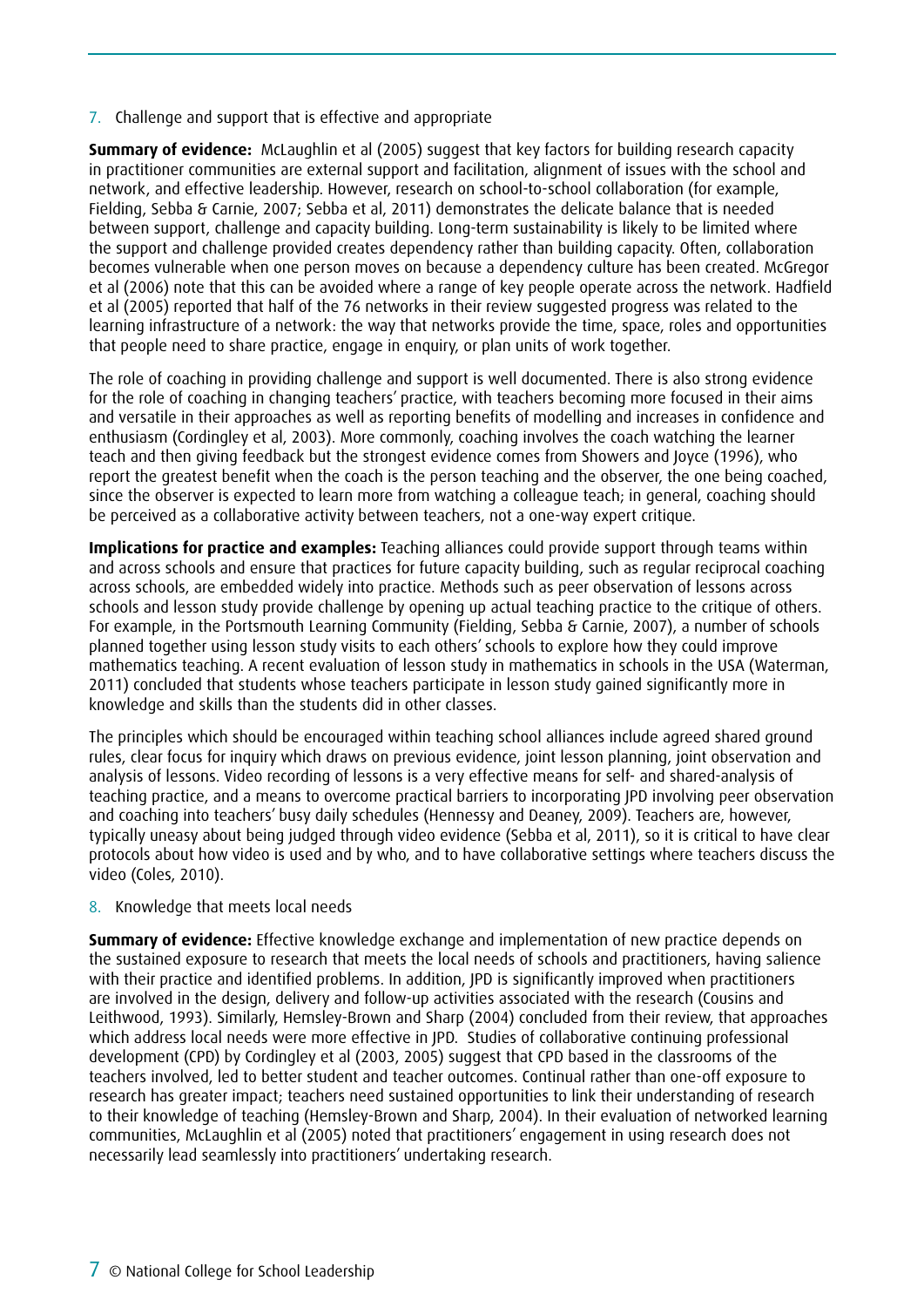**Implications for practice and examples:** Teaching alliances will be in a strong position to address local needs by identifying their own priorities and either using existing research or conducting their own research to address these needs. They could, for example, promote JPD through peer observation of lessons across schools, which would enable them to gather evidence across the alliance on priority issues. The Portsmouth Learning Community (Fielding, Sebba and Carnie, 2007) used this approach across the city, encouraging staff visiting other schools to look at a particular area of practice which they then drew upon with other colleagues involved in the visit, as well as giving feedback to those observed.

9. Student participation in decision-making and governance

**Summary of the evidence:** McGregor et al (2006) noted that 30 per cent of networked learning communities identified student voice as a key feature of successful networked learning. Networks reported use of student voice activity in a variety of ways, including: student perception questionnaires and feedback on teaching and learning; conferences for young people; and students as researchers and co-researchers. Recent evaluations (for example, Sebba & Robinson, 2010) suggest that students' participation in governing bodies and staff appointments help establish ownership and leadership in the school community. The use of lesson observation across schools, undertaken by students to evaluate teaching and learning, have been crucial to providing challenge and support for the improvement of teaching. Students undertaking this work are taking an active role in the JPD partnerships.

**Implications for practice and examples:** Teaching school alliances have an opportunity to engage in JPD with students through considering their role in the governance structures. In addition, setting up student observation of lessons across schools and student surveys in order to provide feedback on their practice could be an expectation in the longer term, since it provides the most challenging data for a school to address. Where teachers have felt threatened by this practice, students observing lessons in another school and then feeding back general observations to their own school can be the first step. However, in the longer term, a teaching school alliance will only continue to be challenged and progress if feedback from students becomes well established. Clear protocols for this work need to be negotiated and students 'trained' in observation and feedback.

#### 10. Addressing competing priorities

**Summary of the evidence:** Dealing with the competing priorities that exist within schools, and identifying ways of working with and around these, will be vital to the success of the alliances (Hargreaves, 1994). In the Portsmouth Learning Community (Fielding, Sebba and Carnie, 2007) effective school-to-school learning was more often observed in schools where initiative overload was counteracted by school leaders who created cohesion, for example by adopting new initiatives to pursue changes that had already been planned. This strategy is well established in the school improvement literature and is essential to the development of JPD.

**Implications for practice and examples:** JPD needs to be seen as a means of achieving progress on priorities identified by the schools in the alliance, not as an additional extra. Given that alliance schools are receiving additional cash resource for the JPD activities, commitment to engage in these should be realisable: the benefits experienced should convince them of the value of continued engagement, and of the possibility that JPD could reduce rather than exacerbate competing priorities. The teaching school as coordinating partner should organise for the capture of evidence about such success to inform future developments.

#### Acknowledgements

Christopher Brown, Associate Researcher at the University of Sussex, also provided input to this paper.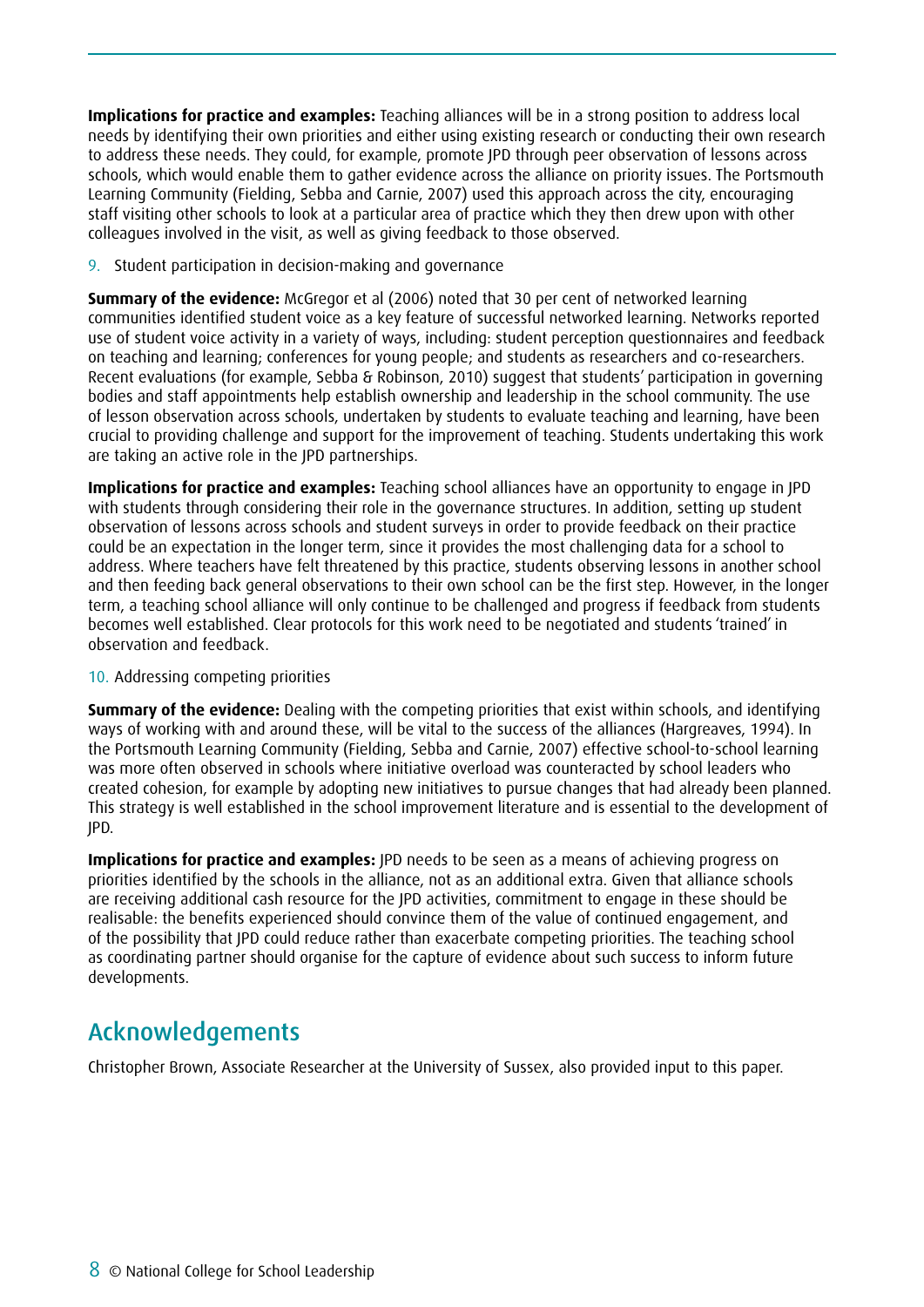### References [\* denotes key text for JPD]

Allen, K & Cherry, C, 2000, *Systemic Leadership: Enriching the Meaning of our Work*, Boston, University Press of America

Bolam, R, McMahon, A, Stoll, L, Thomas, S & Wallace, M, 2005, *Creating and sustaining effective professional learning communities*, DfES Research Report RR637, Nottingham, DfES Publications

\*Carmichael, P, Fox, A, McCormick, R, Procter, R & Honour, L, 2006, Teachers' networks in and out of school, *Research Papers in Education* 21(2), 217-234 http://www.informaworld.com/10.1080/02671520600615729

Coleman, A, 2010, *Trust in collaborative working: The importance of trust for leaders of school based partnerships*, Nottingham, National College for School Leadership

Coles, A, 2010, Using video for professional development: a case study of effective practice in one secondary mathematics department in the UK. In M. Joubert, (ed) *Proceedings of the British Society for Research into Learning Mathematics*, 30(2) http://www.bsrlm.org.uk/IPs/ip30-2/BSRLM-IP-30-2-01.pdf downloaded 17 October 2011

Cooper, A & Levin, B, 2010, Some Canadian contributions to understanding knowledge mobilisation, *Evidence & Policy*, 6, (3): 35-69

\*Cordingley, P, Bell, M, Rundell, B & Evans, D, 2003, The impact of collaborative CPD on classroom teaching and learning. In *Research Evidence in Education Library*, London, EPPI-Centre, Social Science Research Unit, Institute of Education, University of London http://eppi.ioe.ac.uk/cms/Default.aspx?tabid=132

Cordingley, P, Bell, M, Thomason, S & Firth, A, 2005, The impact of collaborative continuing professional development (CPD) on classroom teaching and learning. How do collaborative and sustained CPD and sustained but not collaborative CPD affect teaching and learning? In *Research Evidence in Education Library*. London, EPPI-Centre, Social Science Research Unit, Institute of Education, University of London http://eppi.ioe. ac.uk/cms/Default.aspx?tabid=136

Cousins, J & Leithwood, K, 1993, Enhancing knowledge utilisation as a strategy for school improvement, *Science Communication*, 14(3): 305–333

Earl, L & Katz, S, 2007, Leadership in Networked Learning Communities: Defining the Terrain, *School Leadership and Management*, 27(3): 239–58

Earl, L, Katz, S, Elgie, S, Jaafar, S B, Foster, L, 2006, *How networked learning communities worked* http:// networkedlearning.ncsl.org.uk/collections/network-research-series/reports/how-networked-learningcommunities-work.pdf downloaded 3 September 2011

\*Fielding, M, Bragg, S, Craig, J, Cunningham, I, Eraut, M, Gillinson, S, Horne, M, Robinson, C & Thorp, J, 2005, *Factors Influencing the Transfer of Good Practice*, Nottingham, DFES Publications https://www.education.gov. uk/publications/RSG/publicationDetail/Page1/RR615

Fielding, M, Sebba, J & Carnie, F, 2007, *Portsmouth Learning Community*, Falmer, University of Sussex

Hadfield, M & Chapman, C, 2009, L*eading School-based Networks*, London, Routledge

Hadfield, M, Kubiak, C & O'Leary, D, 2005, *Network building; a review of the formation stage of networks in the NLC programme*, Nottingham, National College for School Leadership

Hargreaves, A, 1994, *Changing Teachers, Changing Times*, New York, Teachers College Press

Hargreaves, D H, 2003, *Education Epidemic: Transforming secondary schools through innovation networks*, London, Demos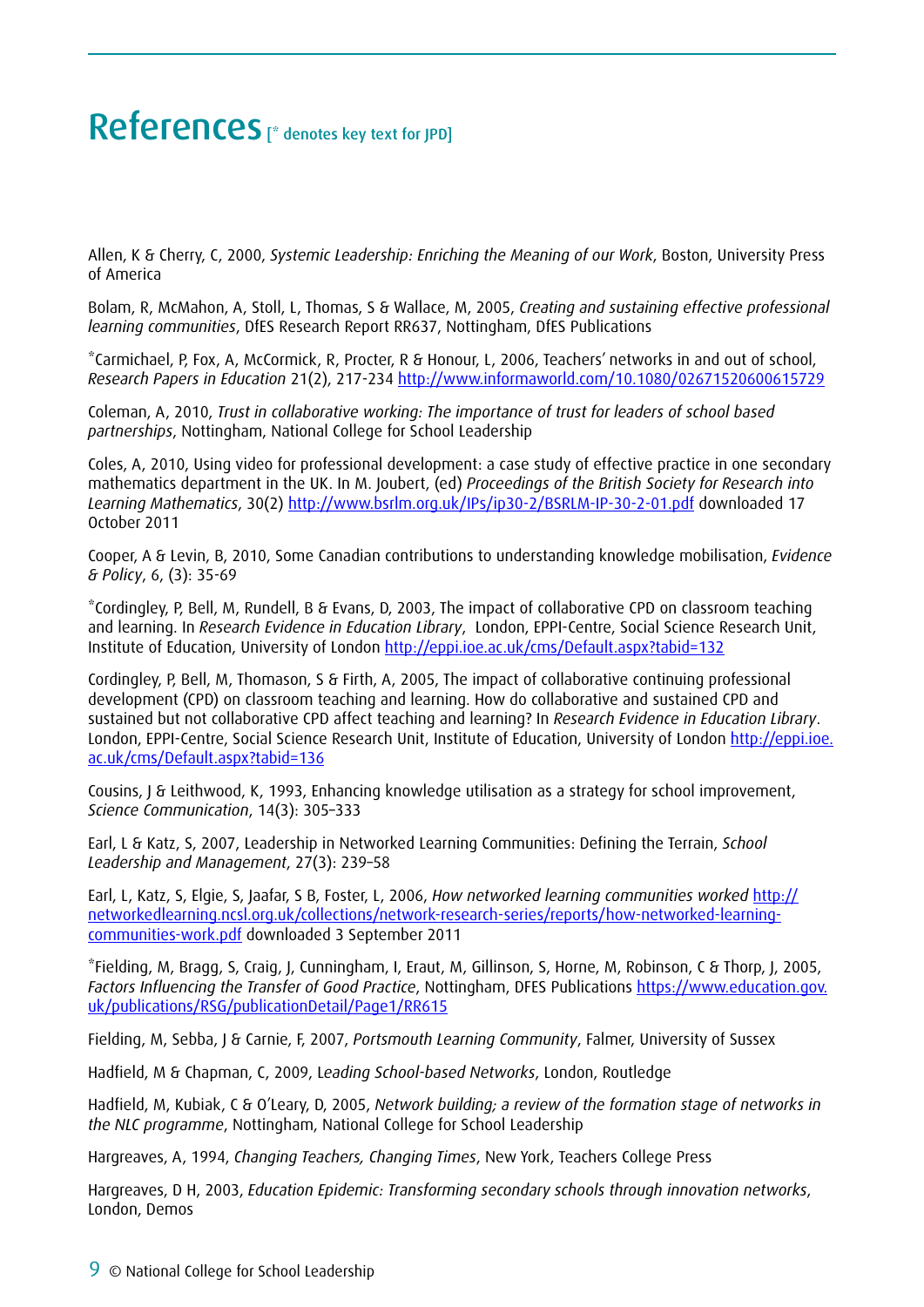Hargreaves, D H, 2011, *Leading a self-improving school system*, Nottingham, National College for School Leadership http://www.nationalcollege.org.uk/docinfo?id=154604&filename=leading-a-self-improvingschool-system.pdf

Hemsley-Brown, J & Sharp, C, 2004, The use of research to improve professional practice: a systematic review of the literature, *Oxford Review of Education*, 29(4): 449–470

Hennessy, S & Deaney, R, 2009, 'Intermediate theory' building: Integrating multiple teacher and researcher perspectives through in-depth video analysis of pedagogic strategies, *Teachers College Record* 111 (7): 1753- 1795

Levin, B, 2004, Helping research in education to matter more, *Education and Policy Archives*, 12(56): 1-22

McCormick, R, Fox, A, Carmichael, P and Procter R, 2010, *Researching and Understanding Educational Networks*, London, Routledge

McGregor, J, Fielding, M, Robinson, C & Spender, B, 2006, *Footprints of practice: exploring the sharing and development of practice through collaborative adult learning*, Nottingham, National College for School Leadership

McLaughlin, C, Black-Hawkins, K & Townsend, A, 2005, *Practitioner Research and Enquiry within Networked Learning Communities*, Nottingham, National College for School Leadership

Mitton, C, Adair, C, McKenzie, E, Patten, S, and Waye-Perry, B, 2007, Knowledge Transfer and Exchange: Review and Synthesis of the Literature, *The Milbank Quarterly*, 85(4): 729-768

Nutley, S M, Walter, I & Davies, H, 2007, *Using Evidence: how research can inform public services*, Bristol, The Policy Press

Pedder, D, Storey, A, and Opfer, D, 2009, *Schools and Continuing Professional Development in England: the State of the Nation, synthesis report*, London, Training and Development Agency for Schools

Sebba, J & Robinson, C, 2010, *The Evaluation of UNICEF UK's Rights Respecting Schools Award*, London, UNICEF

Sebba, J., Kent, P., Altendorff, L., Kent , G. & Boaler, J., (2011) *Raising Expectations and Achievement Levels for All Mathematics Students (REALMS)* Final report to the Esmée Fairbairn Foundation. London: Esmée Fairbairn

Showers, B & Joyce, B, 1996, The evolution of peer coaching *Educational Leadership* 53(6): 12-16

Stoll, L, 2009, Capacity Building for School Improvement or Creating Capacity for Learning? A Changing Landscape, *Journal of Educational Change*, 10(2), 115–27

Waterman, S, 2011, A study of Lesson Study's impact on student achievement, *Silicon Valley Mathematics Initiative* http://www.svmimac.org/images/A\_Study\_of\_Lesson\_Study\_Impact\_on\_Student\_ Achievement\_2011.pdf downloaded 21 June 2011

Wikeley, F. (1998) Dissemination of research: A tool for school improvement. *School Leadership & Management*, 18 (1): pp. 59-73